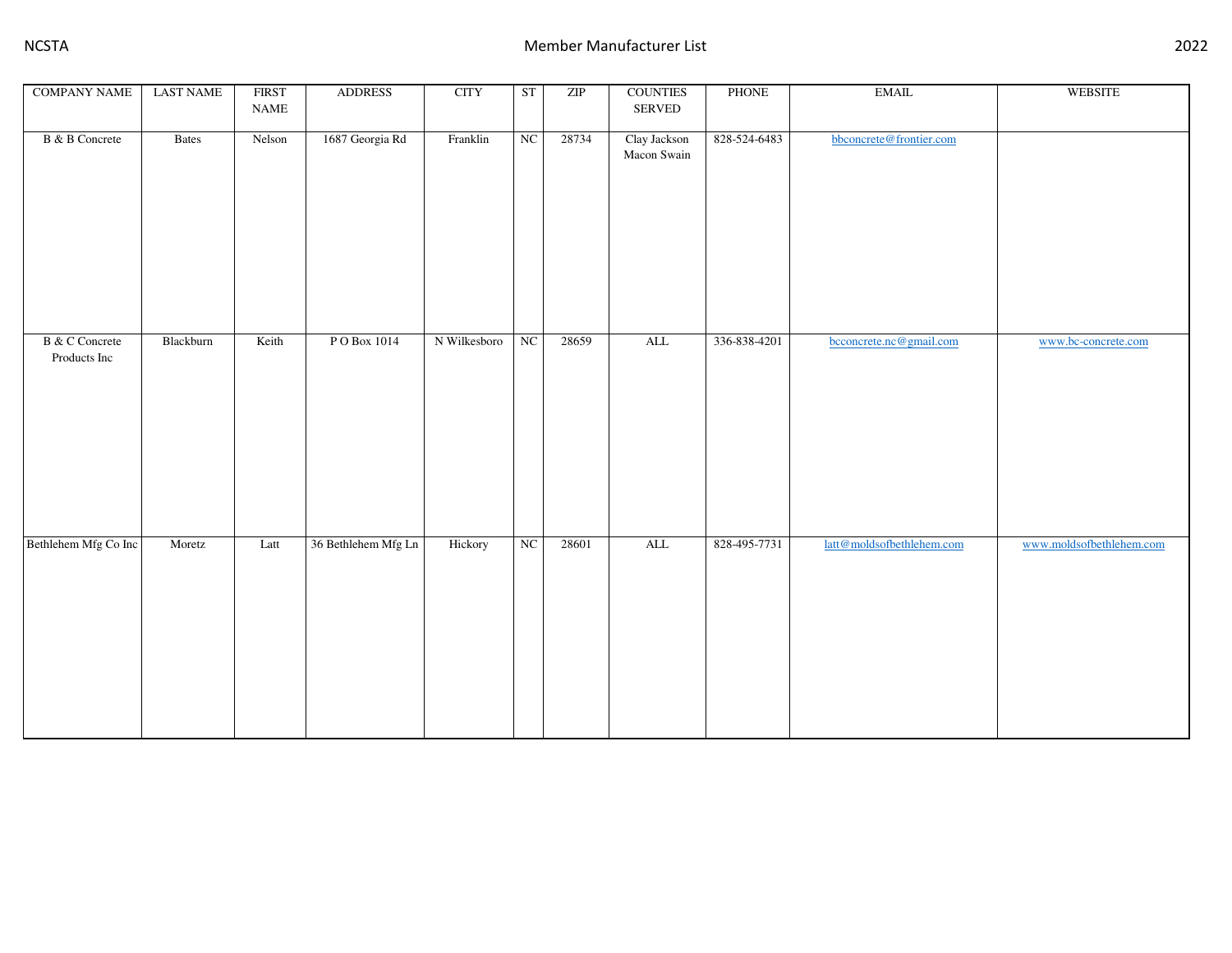| <b>COMPANY NAME</b>                         | <b>LAST NAME</b> | <b>FIRST</b><br><b>NAME</b> | <b>ADDRESS</b>   | <b>CITY</b> | <b>ST</b> | $\ensuremath{\mathrm{ZIP}}$ | <b>COUNTIES</b><br>SERVED                                                                                                          | PHONE        | <b>EMAIL</b>                     | <b>WEBSITE</b>            |
|---------------------------------------------|------------------|-----------------------------|------------------|-------------|-----------|-----------------------------|------------------------------------------------------------------------------------------------------------------------------------|--------------|----------------------------------|---------------------------|
| <b>Billingsley Septic Tank</b><br>$\rm{Co}$ | Williams         | <b>Brenda</b>               | 149 Penn Rd      | Reidsville  | NC        | 27320                       | Alamance Caswell 336-342-0608<br>Guilford<br>Rockingham<br>Stokes                                                                  |              | billingsleysepti@triad.twcbc.com | www/billingsleyseptic.com |
| Coastal Septic Co                           | Tillett          | Doug                        | PO Box 68        | Nags Head   | NC        | 27959                       | <b>Currituck Date</b><br>Hyde                                                                                                      | 252-255-2900 | gaytillett@hotmail.com           |                           |
| David Brantley & Sons                       | Brantley         | Cory                        | 37 Pine Ridge Rd | Zebulon     | $\rm NC$  | 27597                       | Alamance<br>Chatham Durham<br>Franklin Granville<br>Halifax Harnett<br>Johnston Nash<br>Orange Person Pitt<br>Vance Wake<br>Warren | 252-478-3721 | brantleyoffice@gmail.com         | www.brantleyseptic.com    |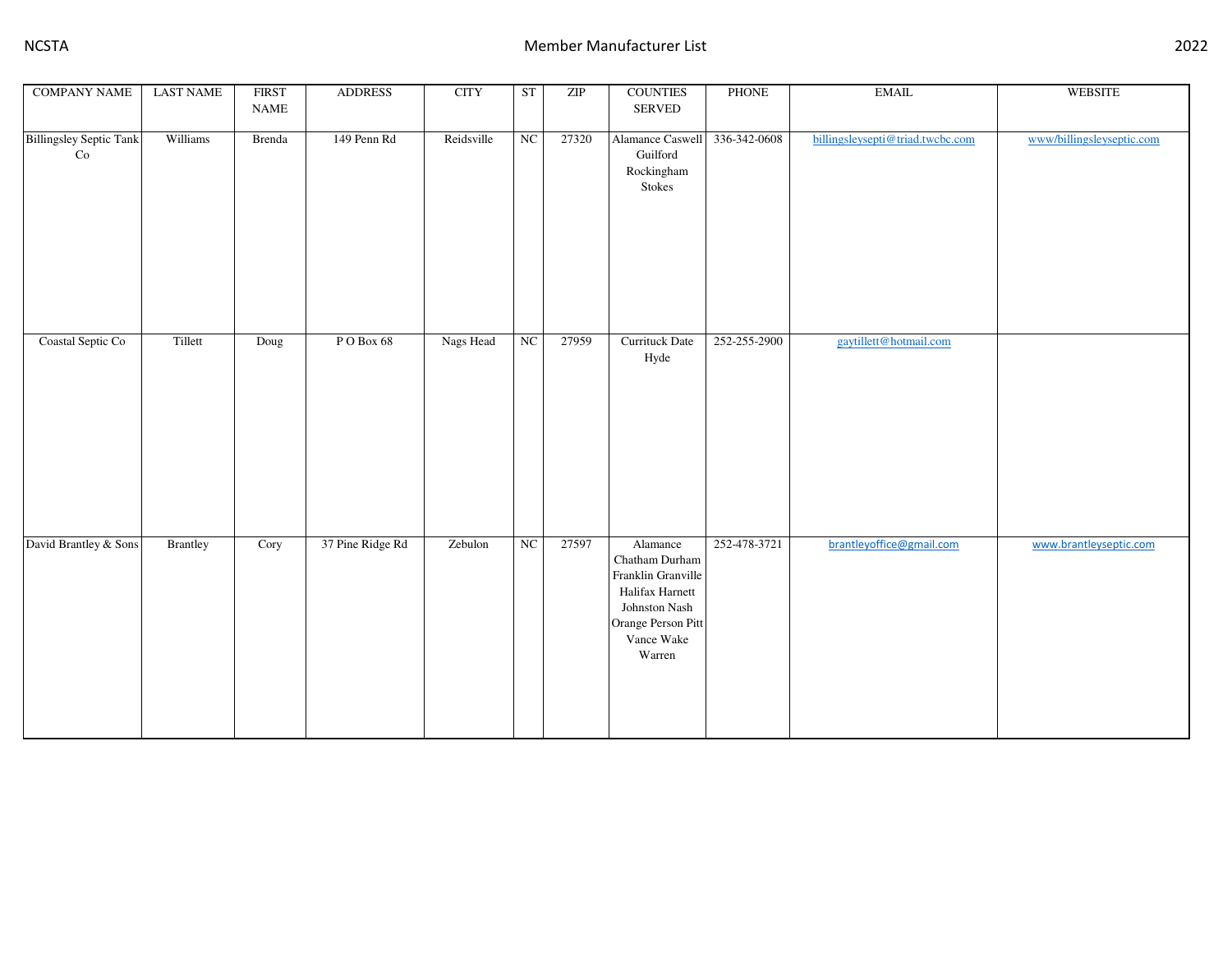| <b>COMPANY NAME</b>                | <b>LAST NAME</b> | <b>FIRST</b><br><b>NAME</b> | <b>ADDRESS</b>        | <b>CITY</b> | <b>ST</b> | $\ensuremath{\mathrm{ZIP}}$ | <b>COUNTIES</b><br><b>SERVED</b>                                                                                                                                                                                              | <b>PHONE</b> | <b>EMAIL</b>             | <b>WEBSITE</b>             |
|------------------------------------|------------------|-----------------------------|-----------------------|-------------|-----------|-----------------------------|-------------------------------------------------------------------------------------------------------------------------------------------------------------------------------------------------------------------------------|--------------|--------------------------|----------------------------|
| Erader Mills Septic<br>Tank Co Inc | Mills            | Stanley                     | 8374 Savage Rd        | Sprng Hope  | NC        | 27882                       | Durham<br>Edgecombe<br>Franklin Granville<br>Greene Halifax<br>Harnett Martin<br>Nash<br>Northhampton<br>Person Pitt Vance<br>Wake Warren<br>Wayne Wilson                                                                     | 252-478-5960 | stanley@eradermills.com  |                            |
| <b>Futrell Precasting LLC</b>      | Futrell          | Jeff                        | 3430 Old Pink Hill Rd | Deep Run    | <b>NC</b> | 28525                       | <b>Beaufort Bladen</b><br>Brunswick<br>Carteret Columbus<br>Craven Duplin<br>Greene Johnston<br>Jones Lenoir<br>Martin New<br>Hanover Onslow<br>Pamlico Pender<br>Pitt Sampson<br>Wayne                                       | 252-568-3481 | jeff.futrell67@gmail.com |                            |
| Gamewell Septic Tank<br>Inc        | Jolley           | Tyler                       | 1965 Tank Hill Place  | Lenoir      | NC        | 28645                       | Alexander<br>Alleghany Ashe<br>Avery Buncombe<br><b>Burke Cabarrus</b><br>Caldwell Catawba<br>Cleveland Davie<br>Forsyth Gaston<br>Iredell Lincoln<br>McDowell<br>Mecklenburg<br>Rowan Rutherford<br>Watauga Wilkes<br>Yadkin | 828-758-2269 | gstservice@bellsouth.net | www.gamewellseptictank.com |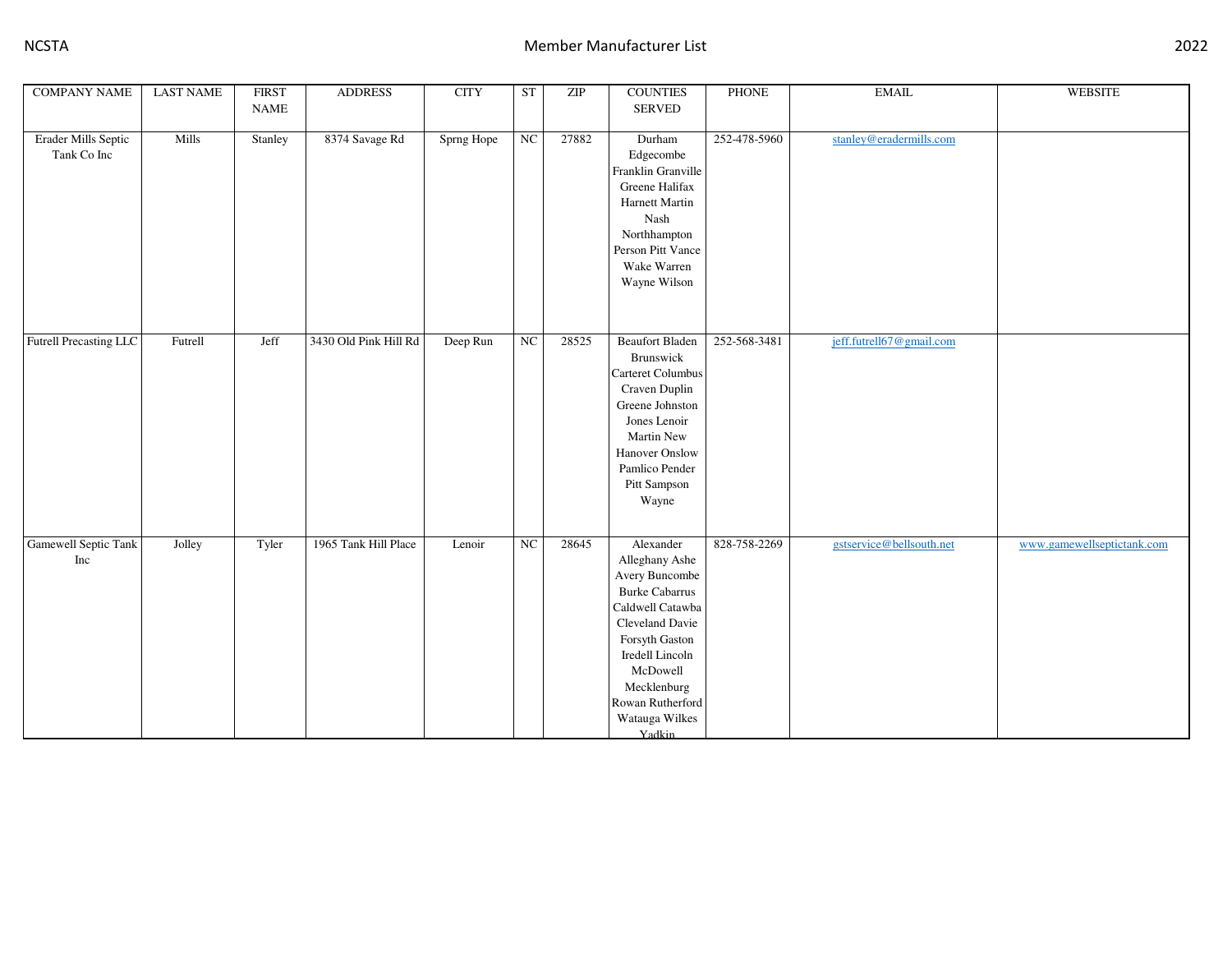| <b>COMPANY NAME</b>          | <b>LAST NAME</b> | <b>FIRST</b><br><b>NAME</b> | <b>ADDRESS</b>      | <b>CITY</b> | $\operatorname{ST}$ | $\ensuremath{\mathrm{ZIP}}$ | <b>COUNTIES</b><br><b>SERVED</b>                                                                                                                                                                           | PHONE        | <b>EMAIL</b>                 | <b>WEBSITE</b>                |
|------------------------------|------------------|-----------------------------|---------------------|-------------|---------------------|-----------------------------|------------------------------------------------------------------------------------------------------------------------------------------------------------------------------------------------------------|--------------|------------------------------|-------------------------------|
| Gann Brothers Septic<br>Tank | Gann             | Eric                        | 191 Percy Lane      | Mayodan     | NC                  | 27027                       | Alamance Caswell 336-548-2971<br>Davidson Forsyth<br>Guilford Randolph<br>Rockihgham<br>Stokes                                                                                                             |              | gann.brothers@yahoo.com      |                               |
| Garner Septic Tanks<br>Inc   | Garner           | Edward                      | 121 Stanton Hill Rd | Carthage    | <b>NC</b>           | 28327                       | <b>Bladen Brunswick</b><br>Chatham<br>Columbus<br>Cumberland<br>Harnett Hoke<br>Johnston Lee<br>Mecklenburg<br>Montgomery<br>Moore New<br>Hanover Orange<br>Pender Randloph<br>Richmond<br>Robeson Sampson | 910-624-0808 | eddie@garnersseptictanks.com | www.garnersseptictanks.com    |
| Hines Septic LLC             | Hines            | Glenn                       | 3152 Caratoke Hwy   | Currituck   | NC                  | 27929                       | Camden Chowan<br>Currituck Dare<br>Gates Pasquotank<br>Perquimans                                                                                                                                          | 252-232-3941 | hinesseptic252@gmail.com     | www.hinessepticouterbanks.com |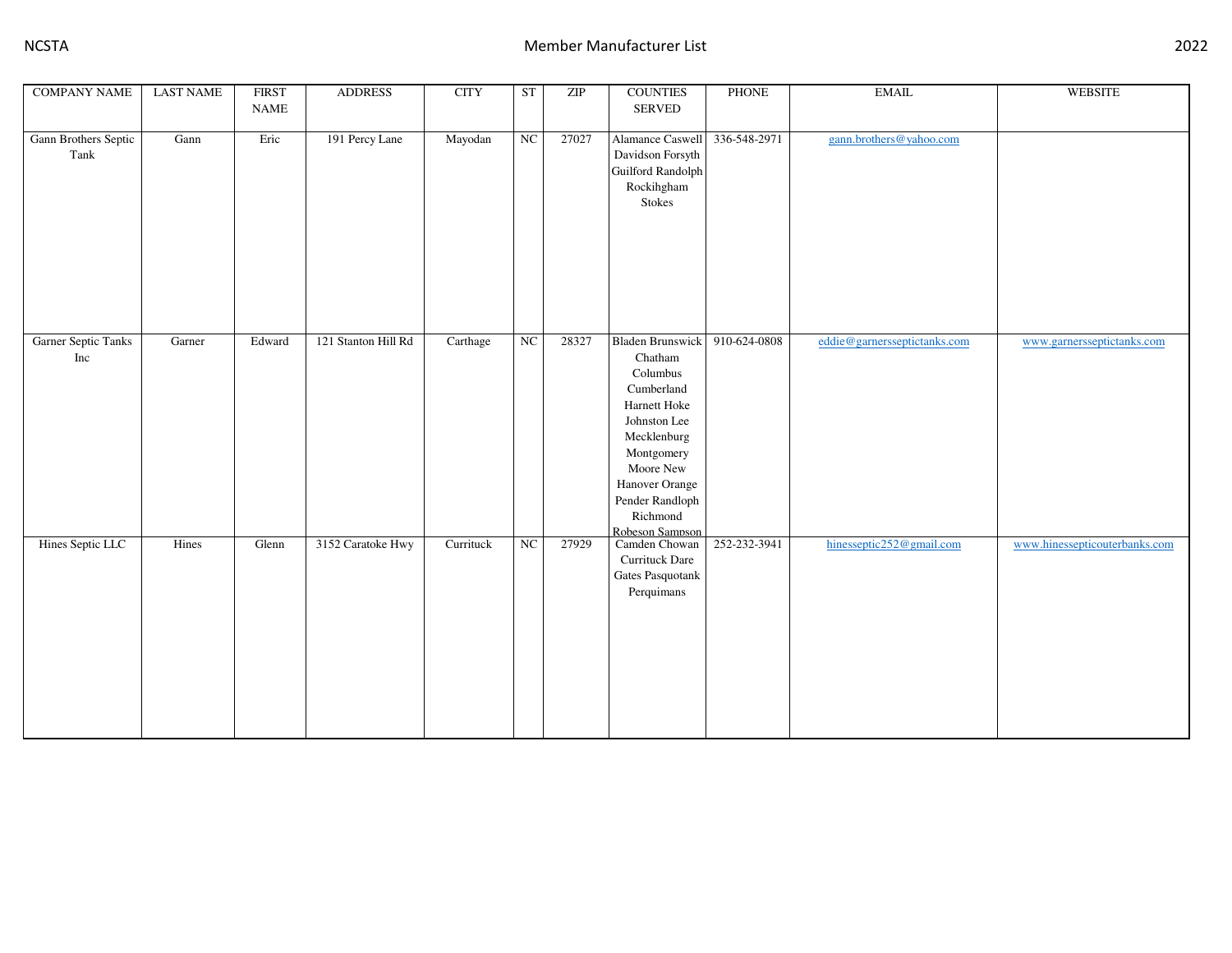| <b>COMPANY NAME</b>                   | <b>LAST NAME</b> | <b>FIRST</b><br><b>NAME</b> | <b>ADDRESS</b>    | <b>CITY</b> | ST | ZIP   | <b>COUNTIES</b><br>SERVED                                                       | PHONE        | <b>EMAIL</b>               | WEBSITE                  |
|---------------------------------------|------------------|-----------------------------|-------------------|-------------|----|-------|---------------------------------------------------------------------------------|--------------|----------------------------|--------------------------|
| Infiltrator Water<br>Technologies LLC | Wood             | Tim                         | 1624 5TH ST DR NW | Hickory     | NC | 28601 | $\overline{\text{ALL}}$                                                         | 828-228-4107 | Twood@infiltratorwater.com | www.infiltratorwater.com |
| J & L Septic Tank<br>Services         | <b>Jones</b>     | Frankie                     | 3142 Chason Rd    | Parkton     | NC | 28371 | Cumberland<br>Harnett Hoke Lee<br>Robeson Scotland                              | 910-723-0174 | jlsepticsrv@gmail.com      |                          |
| Mitchell Concrete<br>Products Inc     | Mitchell         | Jamie                       | PO Box 585        | Smithfield  | NC | 27577 | Cumberland<br>Franklin Harnett<br>Johnston Nash<br>Sampson Wake<br>Wayne Wilson | 919-934-4333 | mcpconcrete1970@gmail.com  |                          |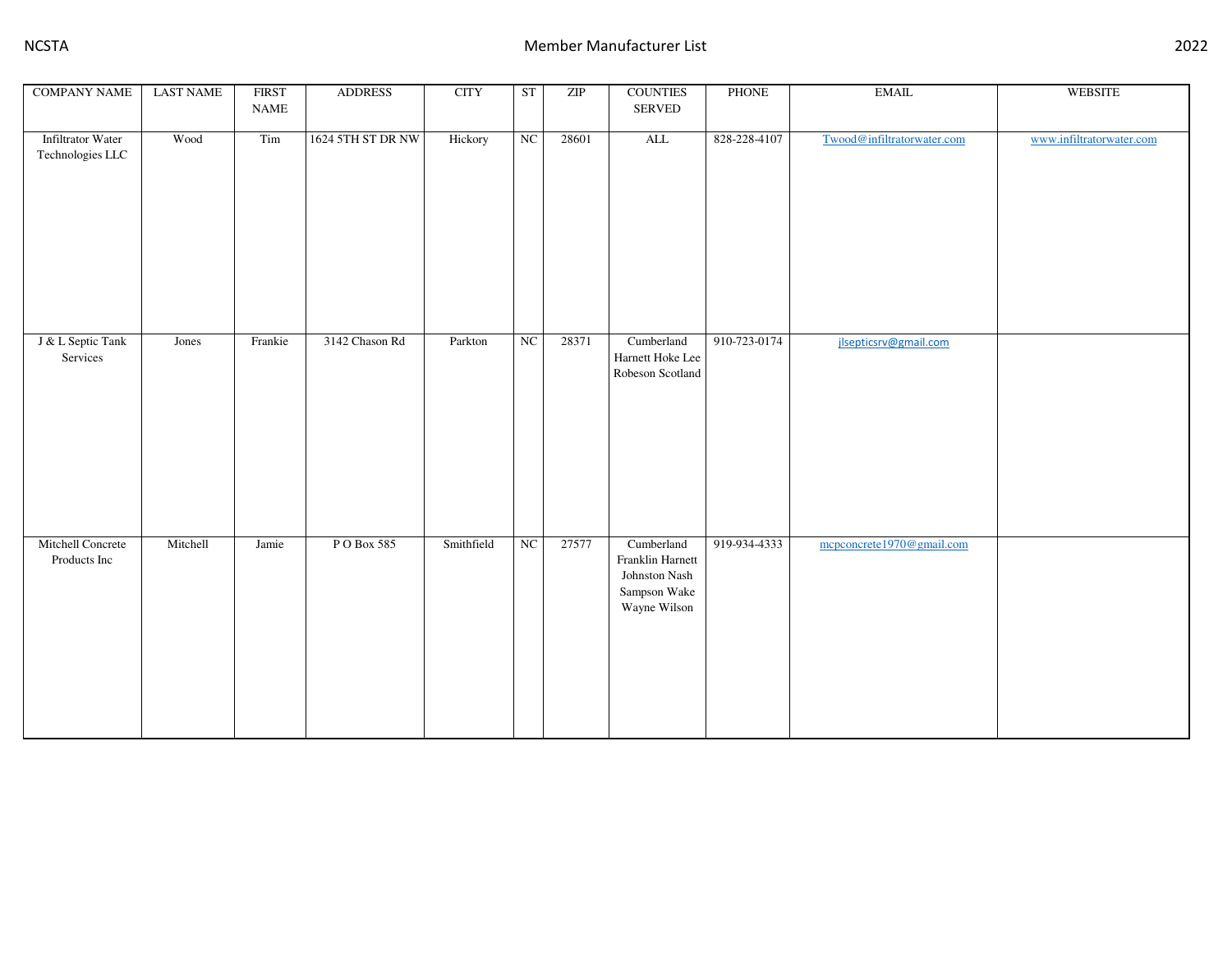| <b>COMPANY NAME</b>               | <b>LAST NAME</b> | <b>FIRST</b><br>$\ensuremath{\mathsf{NAME}}$ | <b>ADDRESS</b> | <b>CITY</b>         | ST | $\overline{\text{ZIP}}$ | <b>COUNTIES</b><br><b>SERVED</b>                                                                                                                          | PHONE        | $\operatorname{EMAIL}$       | WEBSITE                      |
|-----------------------------------|------------------|----------------------------------------------|----------------|---------------------|----|-------------------------|-----------------------------------------------------------------------------------------------------------------------------------------------------------|--------------|------------------------------|------------------------------|
| Pearce Concrete<br>Works          | Pearce           | Jimmy                                        | 5795 Hwy 903   | Roanoke Rapids   NC |    | 27870                   | Edgecombe<br>Halifax Nash<br>Northhampton<br>Vance Warren                                                                                                 | 252-537-2410 | jimmypearce3@yahoo.com       |                              |
| <b>Powells Septic Tank</b><br>Ser | Powell III       | Allie                                        | PO Box 395     | Roanoke Rapids NC   |    | 27870                   | Halifax<br>Northhampton<br>Warren                                                                                                                         | 252-537-2450 |                              |                              |
| Premium Tanks &<br>Stone          | Blanks           | Kippy                                        | PO Box 1037    | Roxboro             | NC | 27573                   | Alamance Caswell 336-597-2005<br>Chatham Durham<br>Granville Guilford<br>Johnston Nash<br>Orange Person<br>Randolph<br>Rockingham<br>Vance Wake<br>Warren |              | premiumtanks1@embargmail.com | www.premiumtanksandstone.com |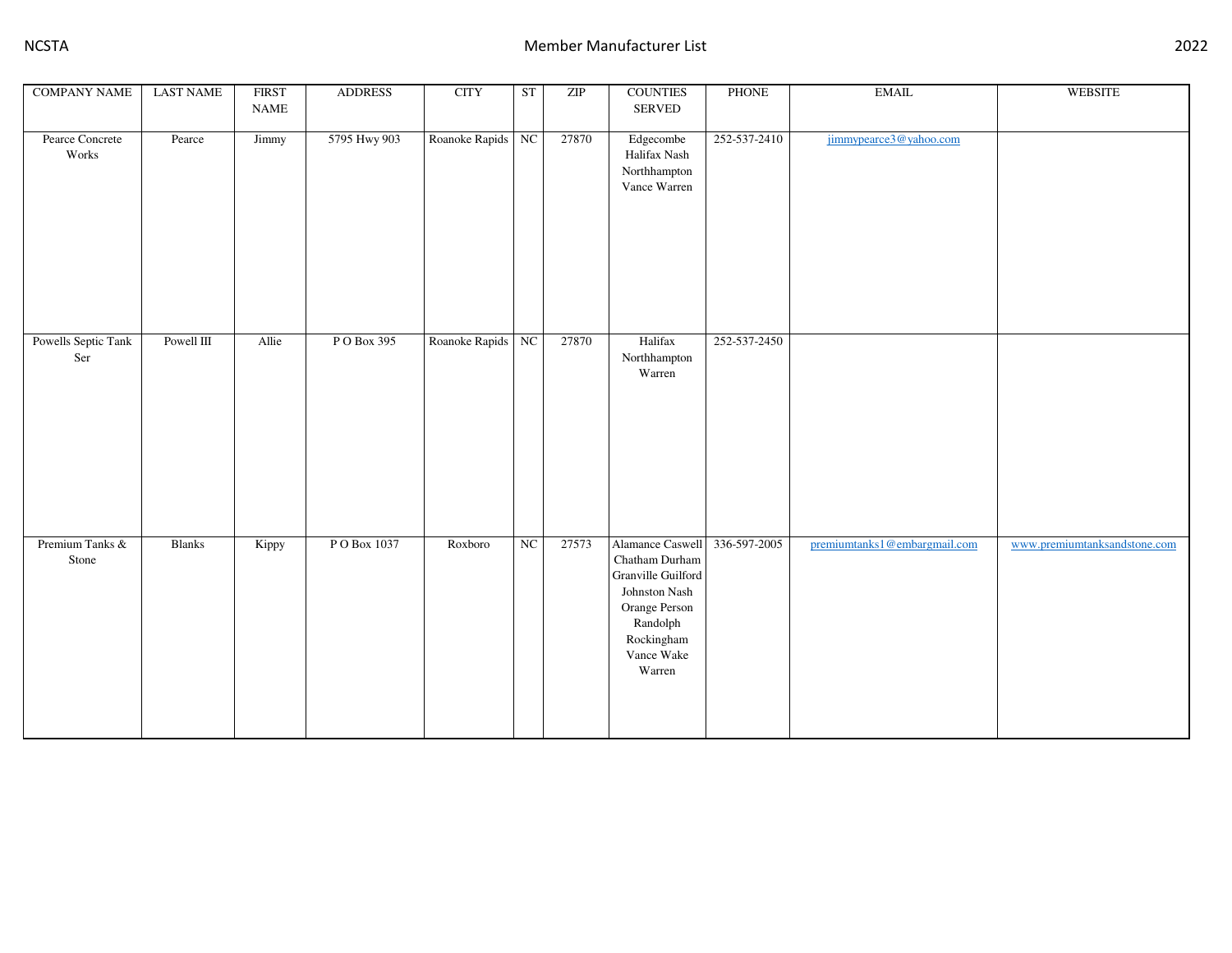| <b>COMPANY NAME</b>                | <b>LAST NAME</b> | <b>FIRST</b><br><b>NAME</b> | <b>ADDRESS</b>                                | <b>CITY</b> | ST          | $\ensuremath{\mathrm{ZIP}}$ | <b>COUNTIES</b><br>SERVED                                                      | PHONE        | <b>EMAIL</b>                   | WEBSITE                 |
|------------------------------------|------------------|-----------------------------|-----------------------------------------------|-------------|-------------|-----------------------------|--------------------------------------------------------------------------------|--------------|--------------------------------|-------------------------|
| Rowan Septic Tank                  | Kirkpatrick      | George                      | 7321 Old Mocksville<br>$\mathbf{R}\mathbf{d}$ | Salisbury   | NC          | 28144                       | Alexander<br>Cabarrus Catawba<br>Davidson Davie<br>Mecklenburg<br>Rowan Stanly | 704-633-2412 | rowanseptictanka@bellsouth.net | www.rowanseptictank.com |
| Shoaf Precast Inc                  | Shoaf            | Jimmy                       | 4130 West US Hwy 64                           | Lexington   | NC          | 27295                       | <b>ALL</b>                                                                     | 336-787-5826 | jimmy@shoafprecast.com         | www.shoafprecast.com    |
| <b>Sunland Septic Tanks</b><br>Inc | Ahlquist         | Jay                         | P O Box 1436                                  | Swansboro   | $_{\rm NC}$ | 28584                       | Carteret Craven<br>Duplin Jones<br><b>Onslow Pamlico</b><br>Pender             | 252-393-2504 | jay.ahlquist@hotmail.com       |                         |